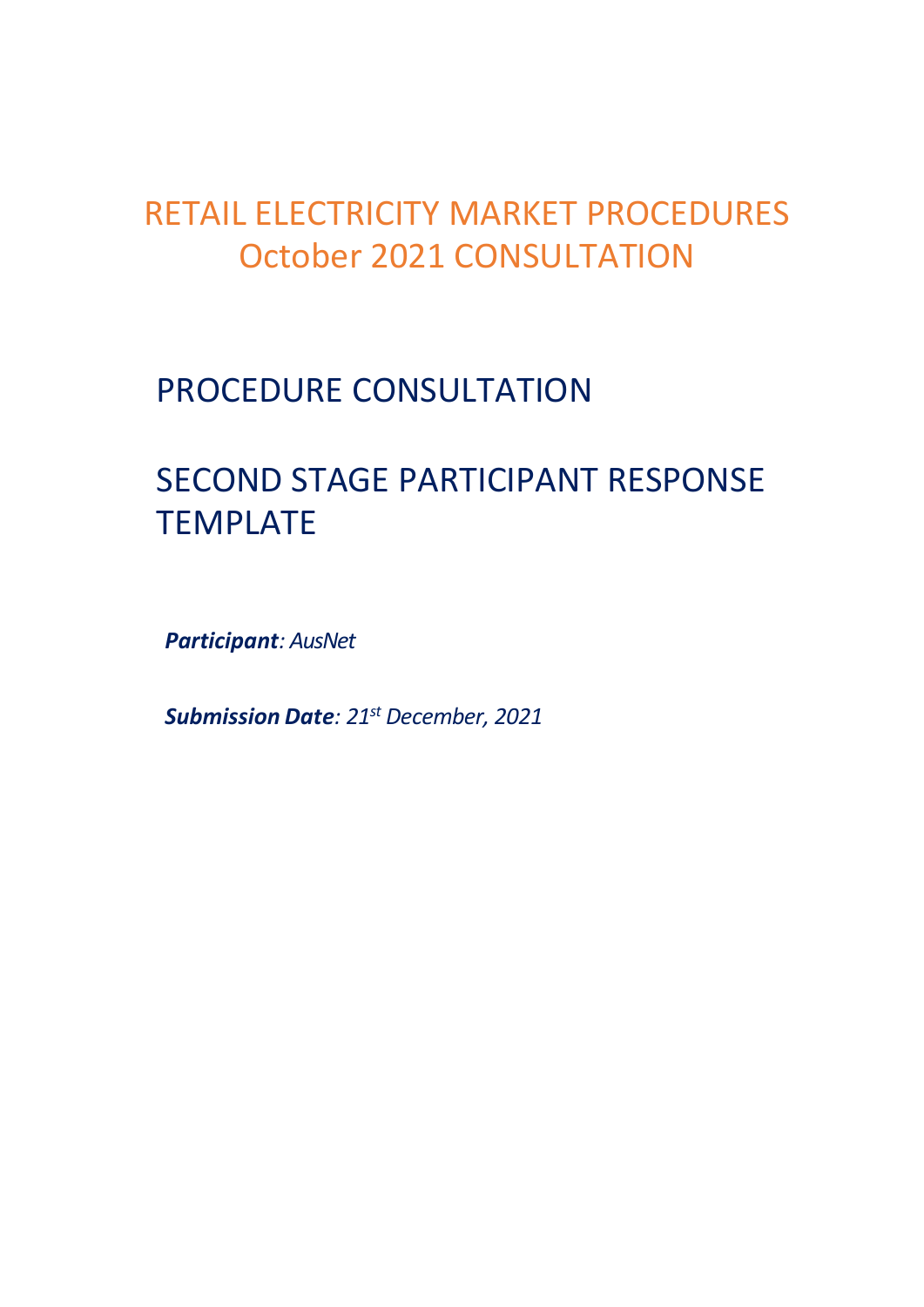#### Table of Contents

| 1.  |                                                                                                   |  |
|-----|---------------------------------------------------------------------------------------------------|--|
| 2.  |                                                                                                   |  |
| 3.  |                                                                                                   |  |
| 4.  |                                                                                                   |  |
| 5.  |                                                                                                   |  |
| 6.  |                                                                                                   |  |
| 7.  |                                                                                                   |  |
| 8.  | MSATS Procedures: Procedure for the Management of Wholesale, Interconnector, Generator and Sample |  |
| 9.  |                                                                                                   |  |
| 10. |                                                                                                   |  |
| 11. |                                                                                                   |  |
| 12. | Retail Electricity Market Procedures - Glossary and Framework (Glossary/Framework)                |  |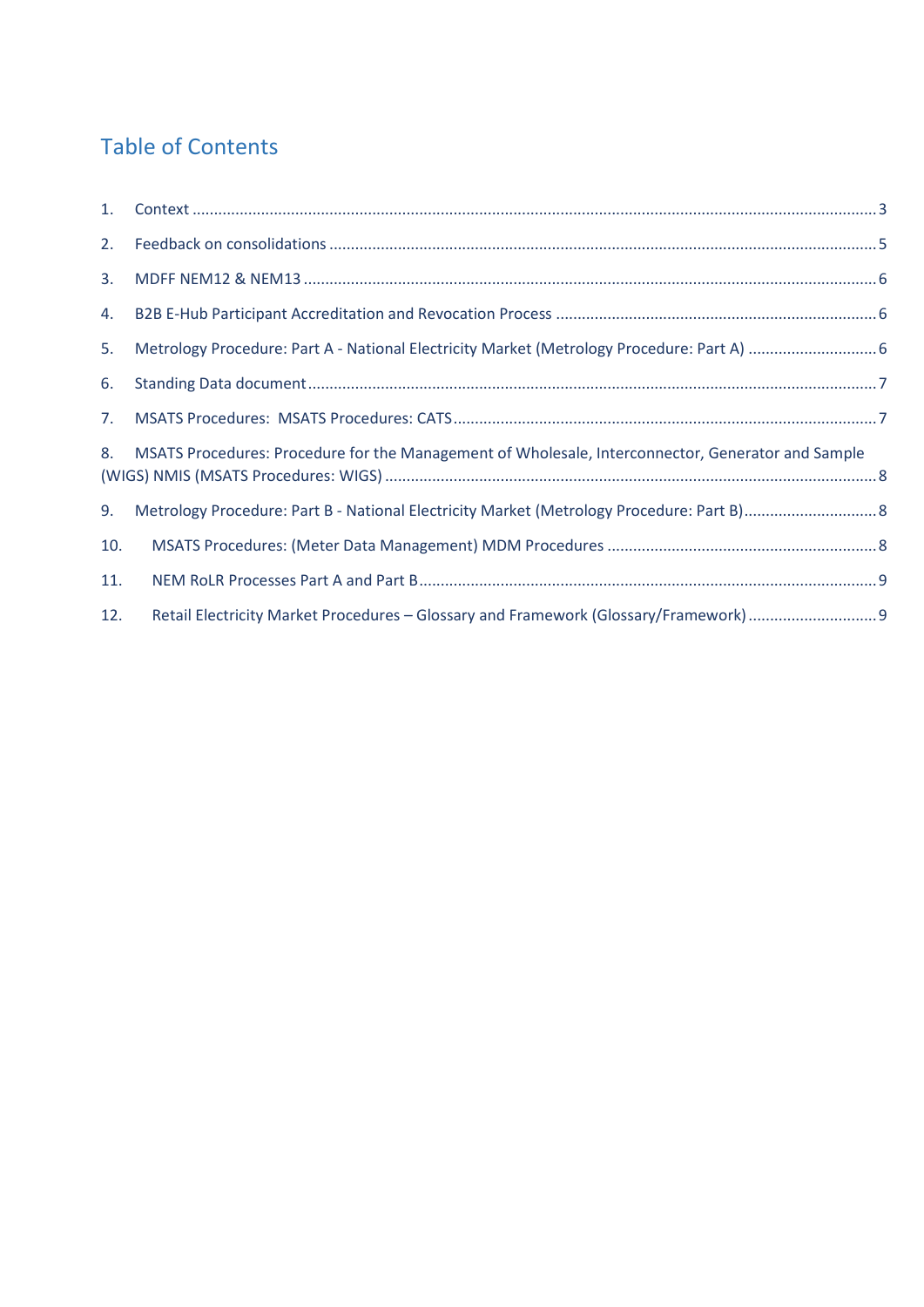#### **1. Context**

This template is to assist stakeholders in giving feedback about the changes detailed in the draft procedures associated with the Retail Electricity Market Procedures October 2021 consultation.

The changes being proposed are because of NER rule changes which have occurred requiring changes to AEMO's Retail Electricity Market Procedures and the following proposed changes by proponents and AEMO to implement recommended process improvements.

#### **2. Questions on proposed changes**

<span id="page-2-0"></span>

| <b>Heading</b>                                                                                                                                                                                                                                                                                                           | <b>Participant Comments</b>                                                                                                                                                                                                                                                                                                                                                                                                                                                                                               |
|--------------------------------------------------------------------------------------------------------------------------------------------------------------------------------------------------------------------------------------------------------------------------------------------------------------------------|---------------------------------------------------------------------------------------------------------------------------------------------------------------------------------------------------------------------------------------------------------------------------------------------------------------------------------------------------------------------------------------------------------------------------------------------------------------------------------------------------------------------------|
| Does your organisation support the proposals contained in the Issues<br>Paper? If not, please specify areas in which your organisation disputes<br>AEMO's assessment (include ICF reference number) of the proposal and<br>include information that supports your rationale why you do not support<br>AEMO's assessment. | AusNet supports the proposals contained within this Issue Paper.                                                                                                                                                                                                                                                                                                                                                                                                                                                          |
| Are there better options to accommodate the change proposals that better<br>achieve the required objectives? What are the pros and cons of these<br>options? How would they be implemented?                                                                                                                              |                                                                                                                                                                                                                                                                                                                                                                                                                                                                                                                           |
| What are the main challenges in adopting these proposed changes? How<br>should these challenges be addressed?                                                                                                                                                                                                            | Echoing the setiments captured during the ERCF, organisations have change<br>fatigue. We have reviewed the same documents over and over again over<br>the past two years. Consolidations of documents, especially procedures,<br>should be performed outside of a regular change cycle as the impact of not<br>picking up any errors within a consolidation, especially one of this size, can<br>cause significant issues for an organisation and therefore requires additional<br>time outside of reviewing new changes. |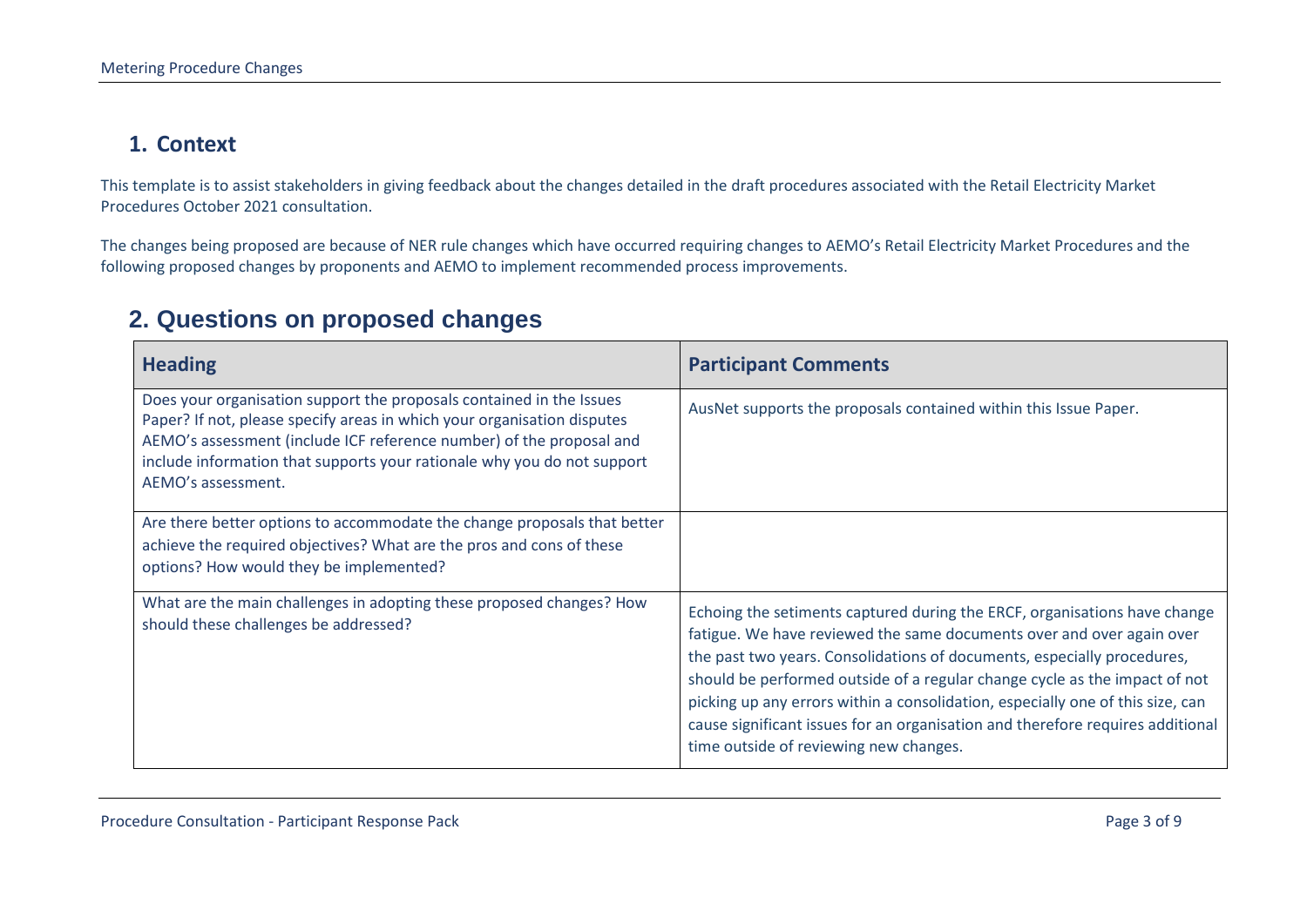| <b>Heading</b>                                                                                                                                                                                                                                                                                                                                                                                                                                                                                                                                                                             | <b>Participant Comments</b>                                                                    |
|--------------------------------------------------------------------------------------------------------------------------------------------------------------------------------------------------------------------------------------------------------------------------------------------------------------------------------------------------------------------------------------------------------------------------------------------------------------------------------------------------------------------------------------------------------------------------------------------|------------------------------------------------------------------------------------------------|
|                                                                                                                                                                                                                                                                                                                                                                                                                                                                                                                                                                                            | Furthermore, AusNet support the proposed two per year change cycle as<br>proposed in the ERCF. |
| Do you have any further questions or comments in relation to the proposals<br>described above?                                                                                                                                                                                                                                                                                                                                                                                                                                                                                             |                                                                                                |
| Does your organisation have any feedback / suggestions that closely relates<br>to the scope or impacts this consultation, but the nature of the feedback /<br>suggestion warrant further investigations / discussion? If so, please include<br>your feedback / suggestions. Please note that this feedback will be reviewed<br>by AEMO at a later date, therefore will not be used for this consultation.<br>AEMO will complete a preliminary assessment of the feedback assess the<br>feedback and it may then form part of another consultation or the annual<br>prioritisation process. |                                                                                                |

## **3. Feedback on proposed amendments**

| <b>Document</b>                                                                                                            | Participant<br><b>Comments</b> |
|----------------------------------------------------------------------------------------------------------------------------|--------------------------------|
| B2B E-Hub Participant Accreditation and Revocation Process (CIP 045 B2B E-Hub Participant Accreditation Procedure          | AusNet supports                |
| Clarification)                                                                                                             | CIP_045                        |
| Consumer Administration and Transfer Solution (CATS) Procedure Principles and Obligation (MSATS Procedures: CATS) (CIP 050 | AusNet supports                |
| NREG and GENERATR NMI Classifications)                                                                                     | <b>CIP 050</b>                 |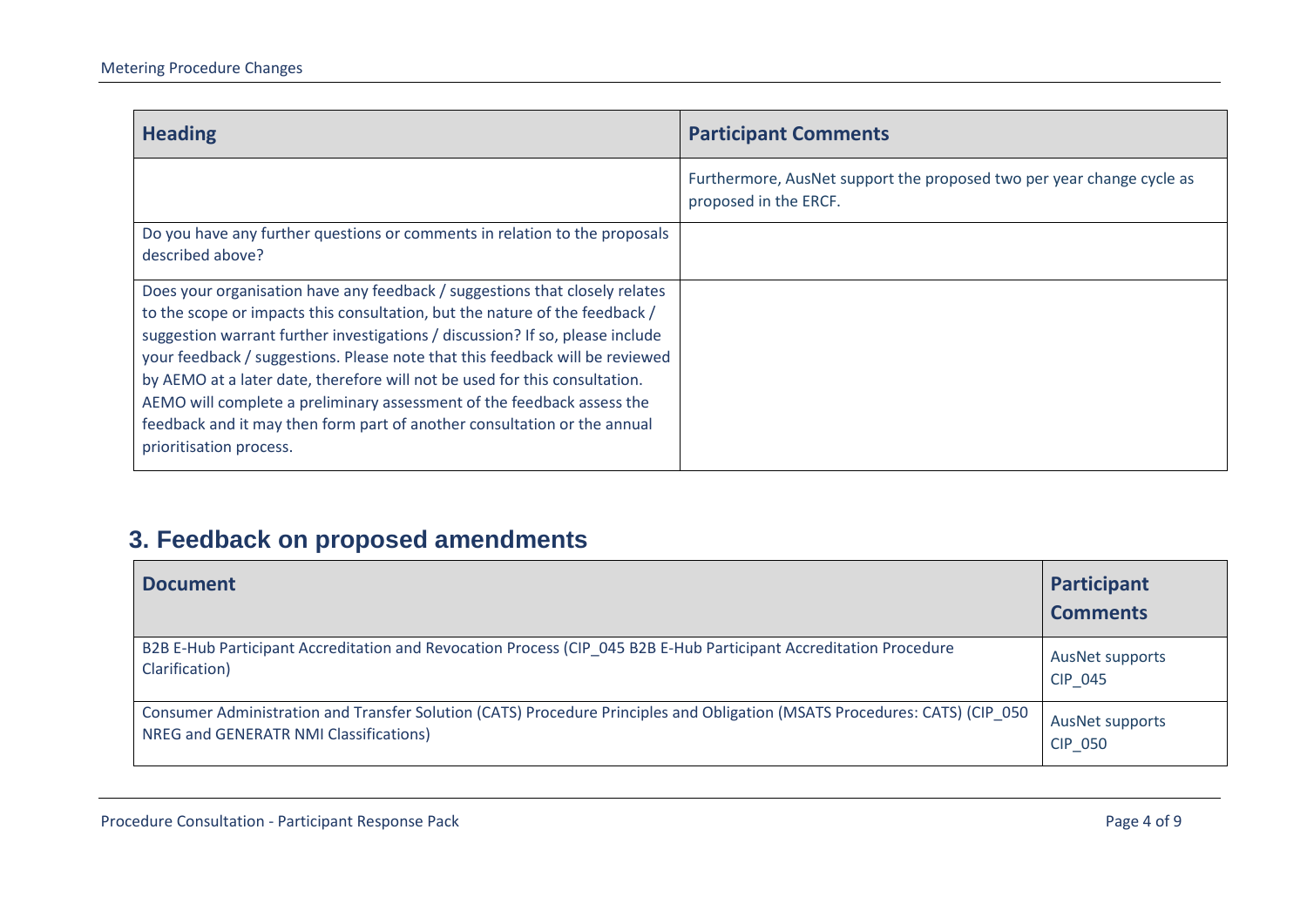| <b>Document</b>                                                                                                                                                                 | Participant<br><b>Comments</b>    |
|---------------------------------------------------------------------------------------------------------------------------------------------------------------------------------|-----------------------------------|
| Meter Data File Format Specification (MDFF) NEM12 & NEM13 (CIP_042 Reason Code)                                                                                                 | <b>AusNet supports</b><br>CIP_042 |
| Metrology Part A (CIP 046 Clarification of Clause 12.5, CIP 048 Reference to AS60044)                                                                                           | <b>AusNet supports</b><br>CIP_048 |
| Standing Data for MSATS (Standing Data document) (CIP_049 Controlled Load Enumerations, CIP_053 GPS Coordinates<br>Minimum Standard and Connection Configuration Clarification) | <b>AusNet supports</b><br>CIP_049 |

## **4. Feedback on consolidations**

<span id="page-4-0"></span>

| <b>Document</b>                         | <b>Version(s)</b> | <b>Clause   Participant Comments</b> |
|-----------------------------------------|-------------------|--------------------------------------|
| <b>CATS</b>                             |                   |                                      |
| <b>WIGS</b>                             |                   |                                      |
| <b>Metrology Part A</b>                 |                   |                                      |
| <b>Metrology Part B</b>                 |                   |                                      |
| <b>MSATS Procedures: MDM Procedures</b> |                   |                                      |
| NEM RoLR Processes Part A and Part B    |                   |                                      |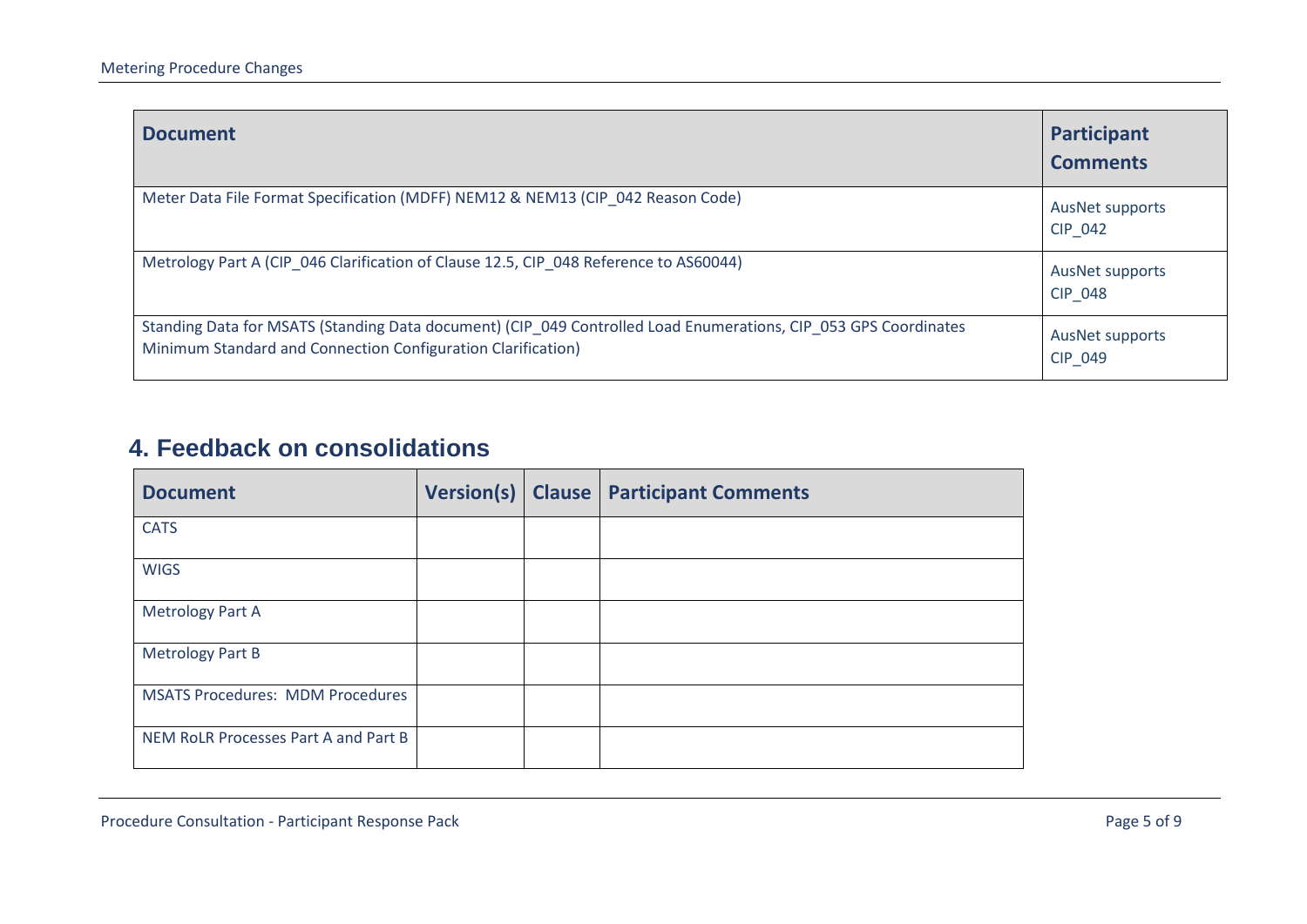| <b>Document</b>               |      |     | Version(s)   Clause   Participant Comments                |
|-------------------------------|------|-----|-----------------------------------------------------------|
| (Glossary and Framework       |      |     |                                                           |
| <b>Standing Data document</b> | 5.11 | 9.1 | Please see detailed feedback in relevant document section |

#### **5. MDFF NEM12 & NEM13**

| Section Description | <b>Participant Comments</b> |
|---------------------|-----------------------------|
|                     |                             |

#### **6. B2B E-Hub Participant Accreditation and Revocation Process**

| Section | <b>Description</b> | Participant<br><b>Comments</b> |
|---------|--------------------|--------------------------------|
|         |                    |                                |

## <span id="page-5-0"></span>**7. Metrology Procedure: Part A - National Electricity Market (Metrology Procedure: Part A)**

<span id="page-5-2"></span><span id="page-5-1"></span>

| Section   Description | <b>Participant Comments</b> |
|-----------------------|-----------------------------|
|                       |                             |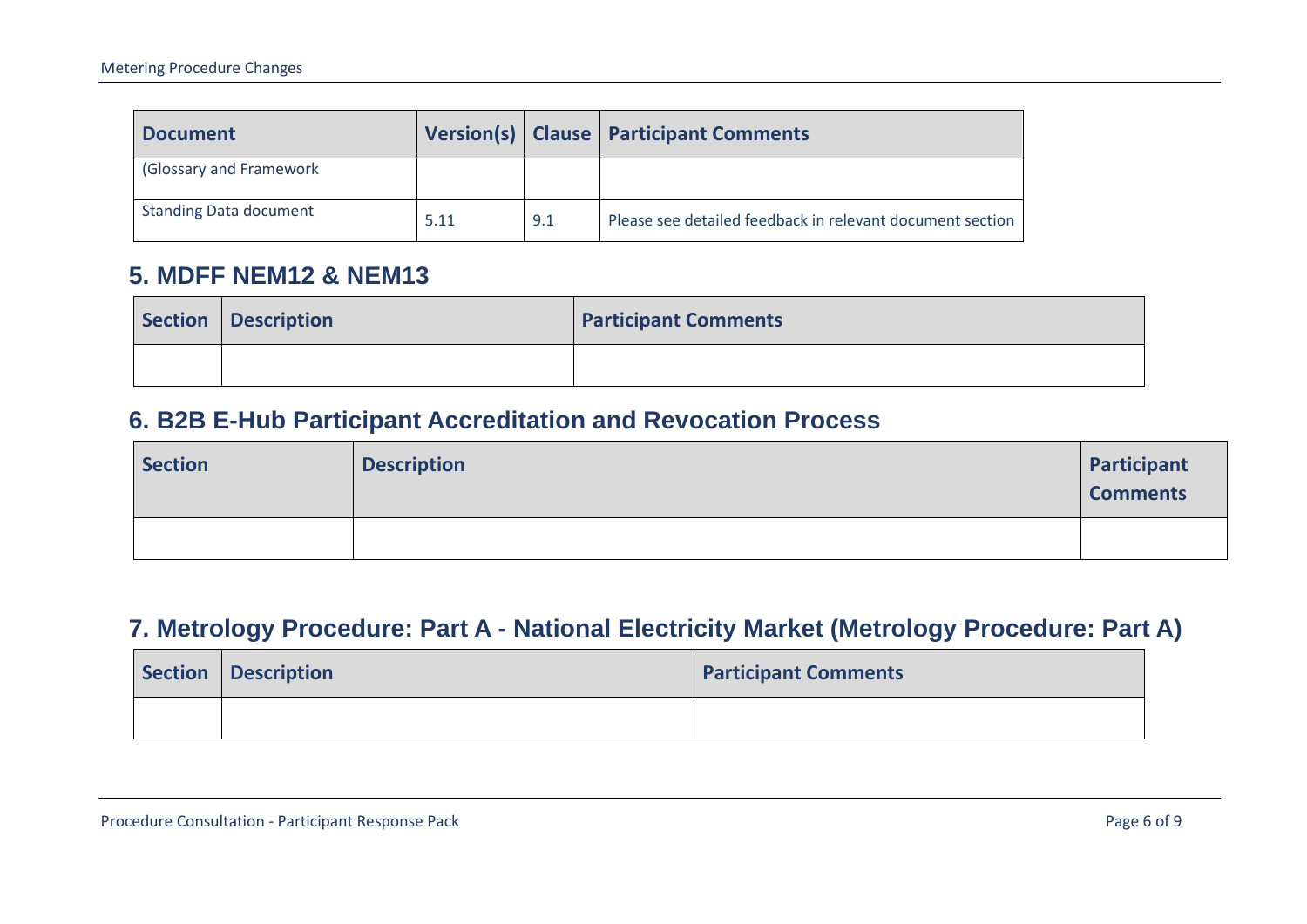### **8. Standing Data document**

| <b>Section</b> | <b>Description</b>                     | <b>Participant Comments</b>                                                                                                                                                                                                                                                                                                                                                                                                                                                                                                                                                                                                                                                                                                                                                                                                                                                                                                                                                                                                                                                                                                                                                                                        |
|----------------|----------------------------------------|--------------------------------------------------------------------------------------------------------------------------------------------------------------------------------------------------------------------------------------------------------------------------------------------------------------------------------------------------------------------------------------------------------------------------------------------------------------------------------------------------------------------------------------------------------------------------------------------------------------------------------------------------------------------------------------------------------------------------------------------------------------------------------------------------------------------------------------------------------------------------------------------------------------------------------------------------------------------------------------------------------------------------------------------------------------------------------------------------------------------------------------------------------------------------------------------------------------------|
| 9.1            | CATS_REGISTER_IDENTIFIER<br>RegisterID | Although the Suffix section was amended from the First Stage to align with the<br>approved ICF_029, the RegisterID section has been updated incorrectly and<br>now de-couples the intent of ICF_029. The prescriptive requirements for the<br>Register Identifier are resulting in the need to make unnecessary costly system<br>changes and are not adding value to Market Participants. Hence, the original<br>ICF_029 sought to remove the need to align the Register Identifier to the NMI<br>Suffix, as such AusNet recommends reinstating the original definition.<br>The RegisterID is an identifier used to identify records stored within the<br>CATS REGISTER TABLE. A record must be created in the CATS REGISTER TABLE<br>for each physical register within a meter.<br>• For Accumulation Meters, the RegisterID may reflect any unique identifier. E.g.<br><del>'1', '01', '11', etc</del><br>• For Interval Meters, the RegisterID may match the content of the 'Suffix'-<br>within the CATS REGISTER IDENTIFIER table. E.g. 'E1', 'B1', 'Q1', 'K1', etc.<br>The RegisterID is used to identify a data source that is obtained from the meter.<br>A single meter may provide multiple data sources. |

## <span id="page-6-0"></span>**9. MSATS Procedures: MSATS Procedures: CATS**

<span id="page-6-1"></span>

| Section   Description | <b>Participant Comments</b> |
|-----------------------|-----------------------------|
|                       |                             |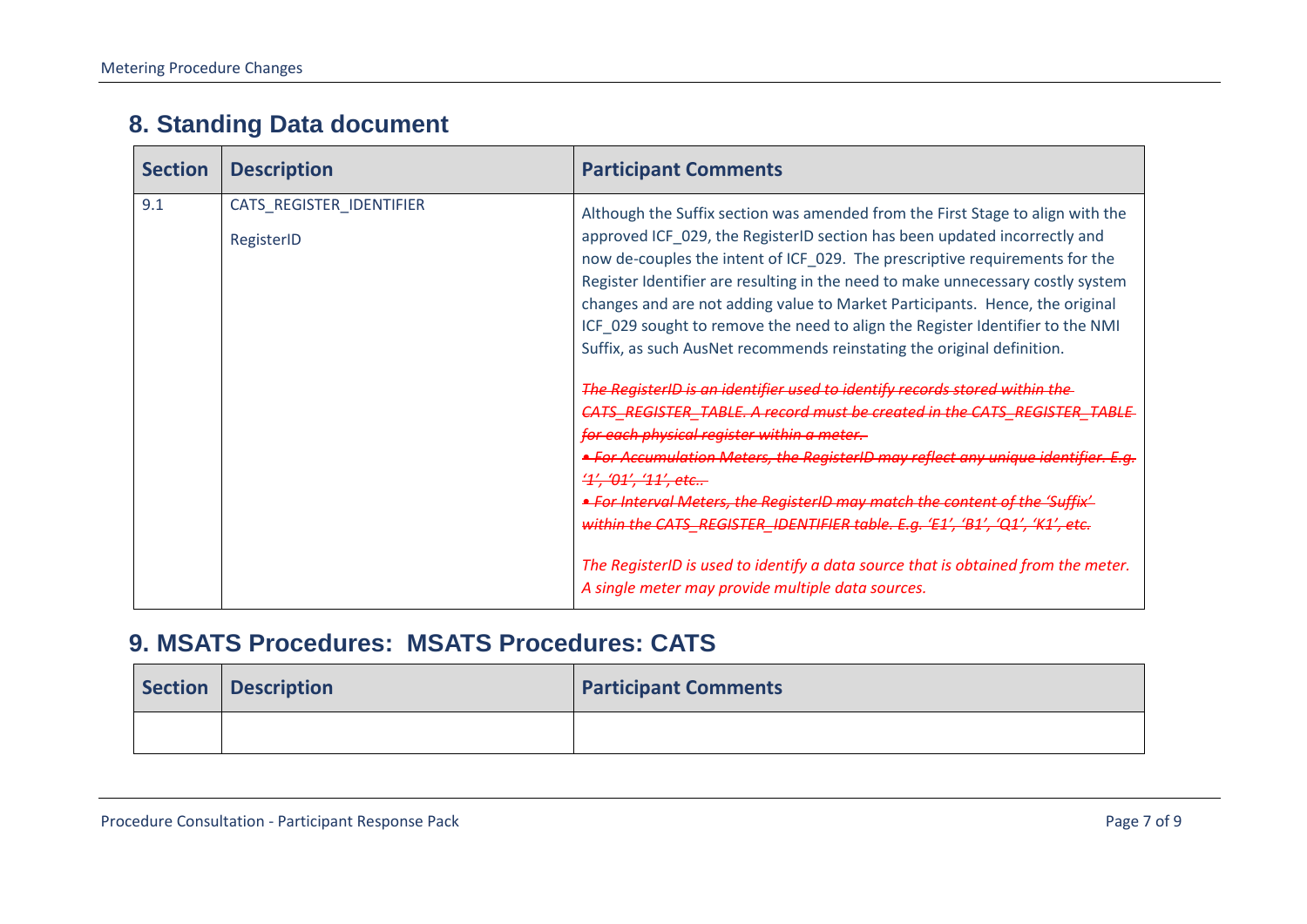#### **10. MSATS Procedures: Procedure for the Management of Wholesale, Interconnector, Generator and Sample (WIGS) NMIS (MSATS Procedures: WIGS)**

| Section   Description | <b>Participant Comments</b> |
|-----------------------|-----------------------------|
|                       |                             |

#### **11. Metrology Procedure: Part B - National Electricity Market (Metrology Procedure: Part B)**

| Section   Description | <b>Participant Comments</b> |
|-----------------------|-----------------------------|
|                       |                             |

#### <span id="page-7-0"></span>**12. MSATS Procedures: (Meter Data Management) MDM Procedures**

<span id="page-7-2"></span><span id="page-7-1"></span>

| Section   Description | <b>Participant Comments</b> |
|-----------------------|-----------------------------|
|                       |                             |